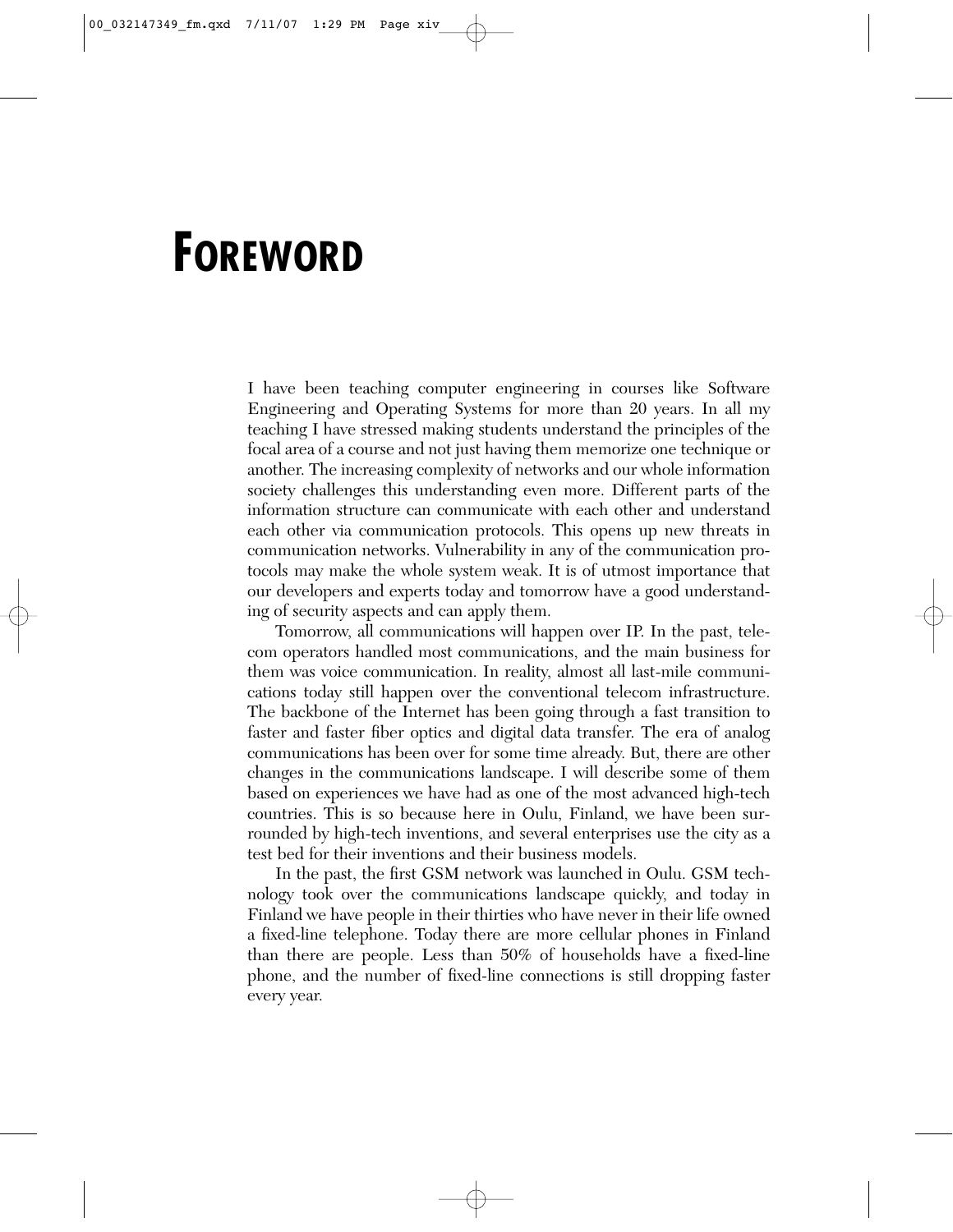At the same time, the transition from fixed-line voice communications to fixed-line data communications has happened very rapidly globally. Most households now subscribe to broadband service, and they use services such as e-mail and the web in their everyday life. Necessary cabling to the households existed due to the transition from fixed-line to mobile, and the cabling was reused by the broadband providers.

Today the transition is from providing services to providing bandwidth. Recently, the next step in breaking traditional business models was taken in Oulu. One of the first free WiFi networks was also launched here. With the introduction of WiFi-enabled cellular phones, consumers in Finland are testing various free VoIP services, and that might be the end of all voice-based business models. The transition from voice to data, and from fixed to mobile, results in personal, always connected wireless communication devices.

Today, people speak of Voice over IP, but a better name for the Next Generation Networks is Everything over IP (EoIP). And all of that communication will be wireless. But what does that have to do with the topic of this book? It means the world has to finally wake up to the security of the communications networks.

To build security, you have to understand the application you use. For many, Internet security equals web security. This false impression is created by security companies, the media, and the software industry. For many, an application is the same thing as a web application. Application security equals web application security. But today, the web is not the biggest threat to your business. True, some businesses are built on web services, but other applications such as e-mail and voice can be much more critical for enterprises and for consumers. Web security can have a high profile, as a compromised server is seen by hundreds of thousands of people. A compromised voice connection or e-mail client might escape public attention but could result in the loss of the most critical assets of a company, or cause irreversible damage to an individual.

To be secure, you have to understand that wireless networks are always open. While in traditional telephone networks all the switches were kept behind locked doors and all the cabling was protected, in wireless technology there are no cables and everyone has access to wireless access points. One compromised infrastructure component, and the entire network is compromised. One virus-contaminated access device, and everyone in the network will be contaminated.